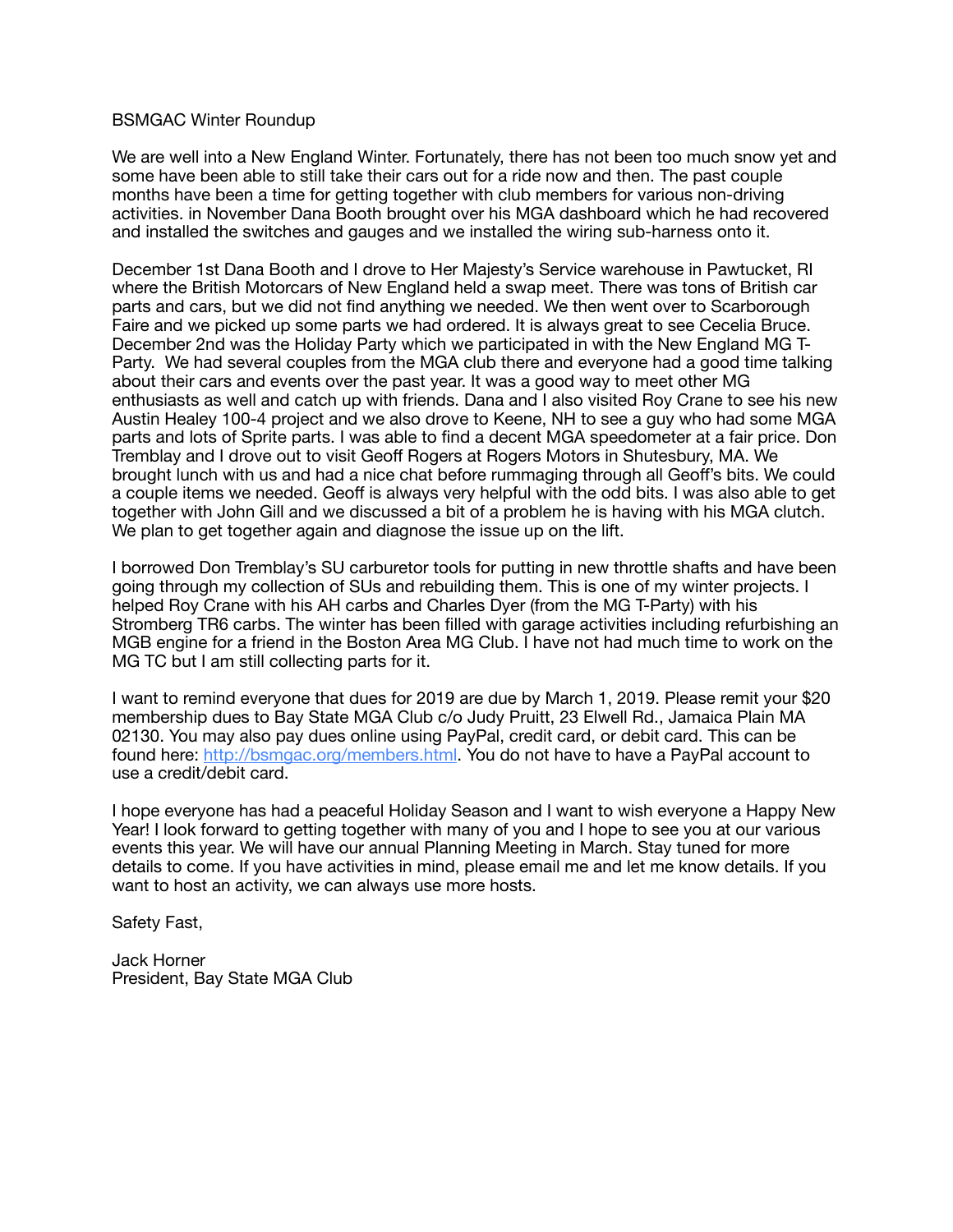Her Majesty's Service warehouse swap meet



Cecelia and Dana at Scarborough Faire